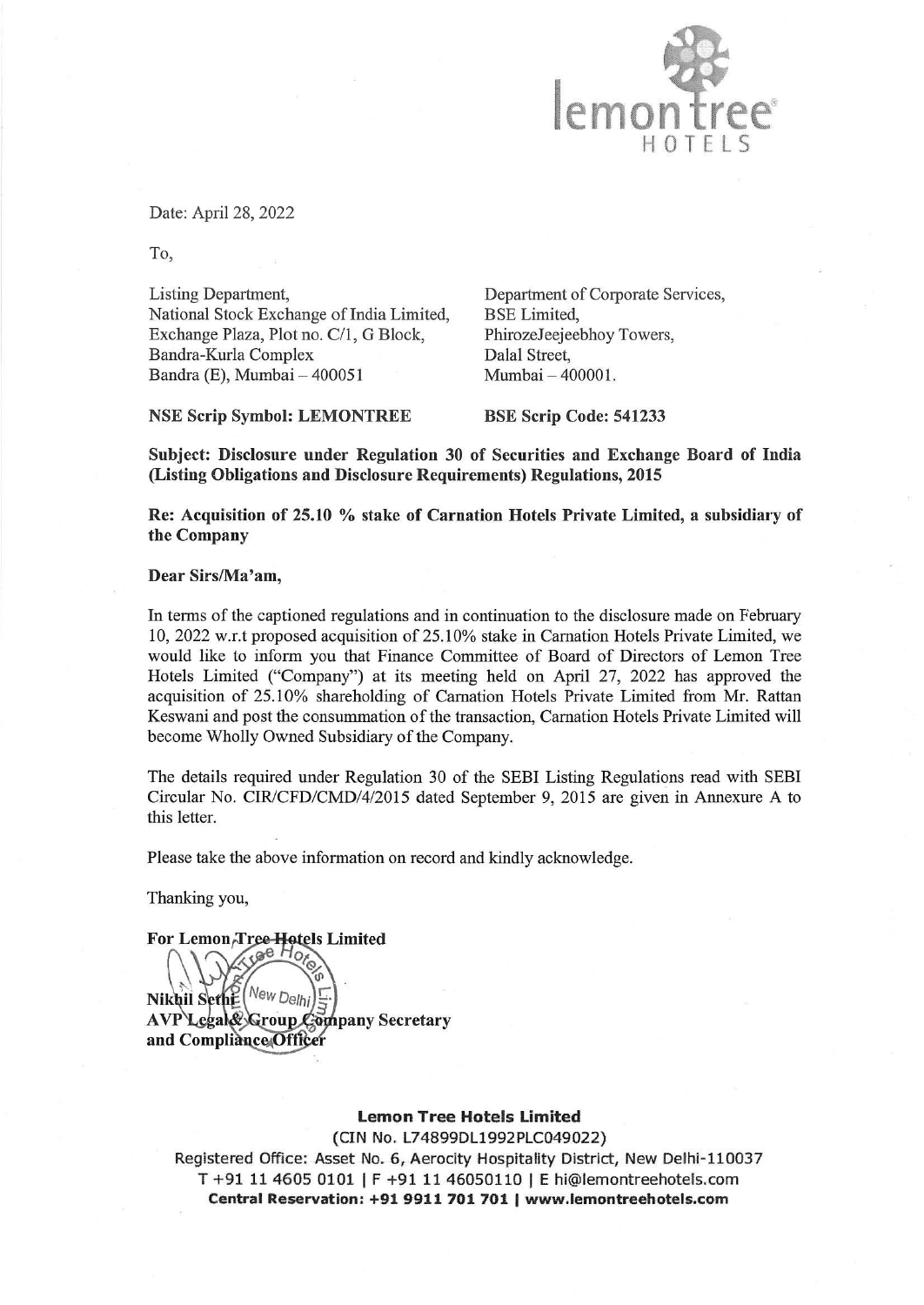

 $ee$  H<sub>c</sub>

| <b>Annexure A</b> |                                                                                                                                                                         |                                                                                                                                                                                                                                 | ion tree®<br>HOTELS        |  |  |  |
|-------------------|-------------------------------------------------------------------------------------------------------------------------------------------------------------------------|---------------------------------------------------------------------------------------------------------------------------------------------------------------------------------------------------------------------------------|----------------------------|--|--|--|
| S.                | <b>PARTICULARS</b>                                                                                                                                                      | <b>DETAILS</b>                                                                                                                                                                                                                  |                            |  |  |  |
| No.<br>1.         | Name of the target Company,<br>details in brief such as size,<br>turnover etc.                                                                                          | Target Company is Carnation Hotels Private Limited<br>("Carnation") which is a subsidiary of Lemon Tree<br>Hotels Limited. The Company is into the business<br>of operation and management of Hotels owned by<br>third parties. |                            |  |  |  |
|                   |                                                                                                                                                                         | The details of turnover of Carnation Hotels private<br>Limited for last 3 years is given herein below:                                                                                                                          |                            |  |  |  |
|                   |                                                                                                                                                                         | Year                                                                                                                                                                                                                            | Turnover (Rs.<br>in lakhs) |  |  |  |
|                   |                                                                                                                                                                         | March 31, 2021                                                                                                                                                                                                                  | 456.04                     |  |  |  |
|                   |                                                                                                                                                                         | March 31, 2020<br>March 31, 2019                                                                                                                                                                                                | 1352.37<br>1271.98         |  |  |  |
|                   |                                                                                                                                                                         | Carnation is presently operating and managing<br>inventory of approx. 3200 rooms with 44 hotels<br>under various brands owned by Lemon Tree Hotels<br>Limited ("Holding Company")                                               |                            |  |  |  |
| 2.                | acquisition<br>Whether<br>the<br>would fall within related<br>transaction(s)<br>party<br>and<br>whether<br>the<br>promoter<br>promoter<br>group<br>$\sqrt{2}$<br>group  | Transaction w.r.t acquisition of shares from Mr.<br>Rattan Keswani (i.e. 25.10% of share capital of<br>Carnation) would not fall under Related Party<br>Transaction.                                                            |                            |  |  |  |
|                   | companies have any interest<br>in the entity being acquired?<br>If yes, nature of interest and<br>details thereof and whether<br>the same is done at "arm's<br>length". |                                                                                                                                                                                                                                 |                            |  |  |  |
| 3.                | Industry to which the entity<br>being acquired belongs                                                                                                                  | The main object of Carnation is operating,<br>managing, promoting and franchising hotels etc.                                                                                                                                   |                            |  |  |  |
| 4.                | Object<br>and<br>effects<br>of<br>acquisition (including but not<br>disclosure<br>limited<br>to,<br>of<br>acquisition<br>for<br>of<br>reasons                           | The Company is acquiring the shareholding from<br>Mr. Rattan Keswani and post such acquisition<br>Carnation will become Wholly Owned Subsidiary of<br>the Company.                                                              |                            |  |  |  |

Lemon Tree Hotels Limited

(CIN No. L74899DL1992PLC049022)

 Central Reservation: +91 9911 701 701 | www.lemontreehotels.com Registered Office: Asset No. 6, Aerocity Hospitality District, New Delhi-110037 +91 11 4605 0101 | F +91 11 46050110 | E hi@lemontreehotels.com